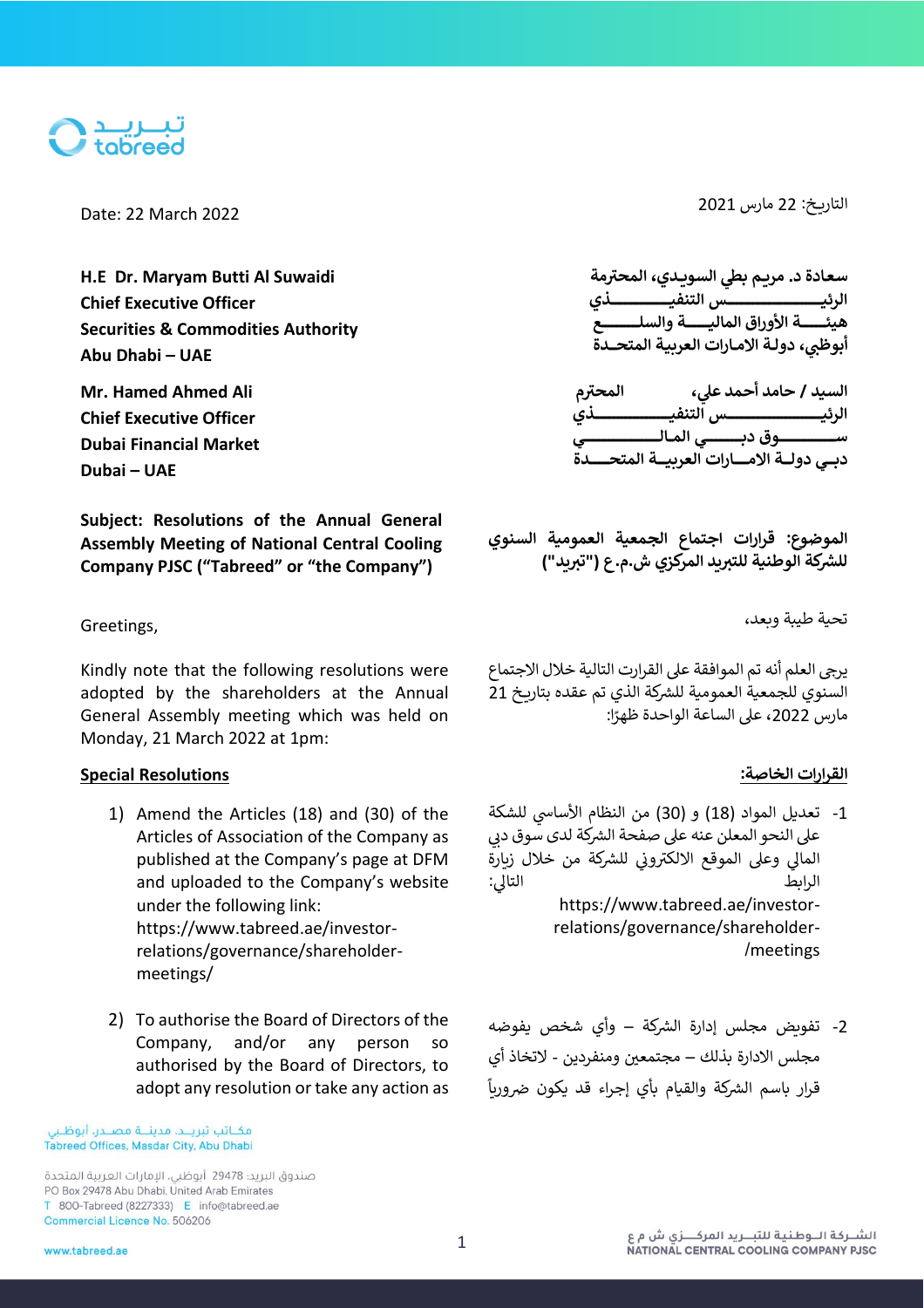

may be necessary to implement the ordinary and special resolutions to be adopted by the general assembly in this meeting, to effect any changes to the Articles of Association to remove any reference to the repealed commercial companies law and to agree any change to any of the above amendments to the Articles of the Company which the SCA or other regulatory authorities may request or which may be required to prepare and certify a full set of the Articles incorporating all the amendments including the introductory part of the Articles of Association and reference to the resolutions of the general assemblies of the Company amending the Articles.

3) To authorise the Board of Directors of the Company, for a period of 12 months, to issue non-convertible (into shares) bonds and/or sukuk (whether directly or through a special purpose vehicle) in accordance with this special resolution, in one or more tranches, to be offered to qualified investors, with a total value of up to USD 1 billion (or equivalent) in aggregate and at a profit rate not exceeding the prevailing market rate available to companies with the same credit rating as the Company, in each case as the Board of Directors of the Company sees fit, including determining and agreeing the timing and relevant terms of any such issuance(s), provided that any such issue of securities is undertaken within one year of the date of the passing of this resolution and in compliance with the provisions of the Federal Law by decree no. (32) of 2021 concerning the

لتنفيذ أي من القرارات العادية والخاصة والتي تتخذها ي الجمعية العمومية في هذا الاجتماع، وإجراء أي تعديلات ֦֧֦֧֦֧֦֧֢ׅׅׅ֪֪ׅ֚֚֚֡֜֜֓֡֜֡֜֓֡֡֜֓֡֡ على النظام الأساسي لإزالة أي إشارة لقانون الشركات التجارية المل<mark>غ</mark>ى والموافقة على اية تغييرات للتعديلات المقترحة على النظام الأساسي والتي قد تطلبها الهيئة او ي الجهات التنظيمية الاخرى او الت<mark>ي تستدعيها إجر</mark>اءات ي إعداد والتصديق على نسخة من النظام الأساسي للشركة شاملاً لكافة التعديلات بما في ذلك مقدمة النظام j الأساسي والاشارة الى قرارات الجمعيات العمومية للشركة بتعديل النظام الاساسي.

3- تفويض مجلس إدارة الشركة، لمدة 12 شهرًا لإصدار سندات و/أو صكوك غير قابلة للتحويل (إلى أسهم) (سواءً بشكل مباشر أو من خلال شركة ذات أغراض خاصة) في شريحة j واحدة أو عدة شرائح يتم عرضها بموجب هذا القرار الخاص إلى مستثمرين مؤهلين، بقيمة إجمالية تصل إلى 1 مليار دولار أمريكي(أو ما يعادلها) بشكل إجمالي، وبمعدل ربح لا يتجاوز سعر السوق السائد المتاح للشركات التي لها نفس ي التصنيف الائتماني للشركة، في كل حالة كما يراه مجلس إدارة ي ֧֧֢֧֦֧֢֦֧֡֝֟֓֝֜֜֜֜֜֜֜֜ ي ֦֧֢֦֧֦֧֦֧ׅׅׅׅׅ֚֚֚֡֜֓֡֜֜֓֡֡֜֓֡֡֬֜֓֡֬֜֓֡֬֜֓֡֬ .<br>الشركة مناسباً، بما في ذلك تحديد والموافقة على التوقيت ي والشروط ذات الصلة لأي إصدار/إصدارات، شريطة أن يتم ذلك الإصدار للأوراق المالية خلال سنة واحدة من تاريخ اعتماد هذا القرار وبما يتوافق مع أحكام المرسوم بقانون إتحادي رقم (32) لسنة 2021 بشأن الشركات التجاربة وتعديالته وأي لوائح أو مبادئ توجيهية، تصدرها أي هيئة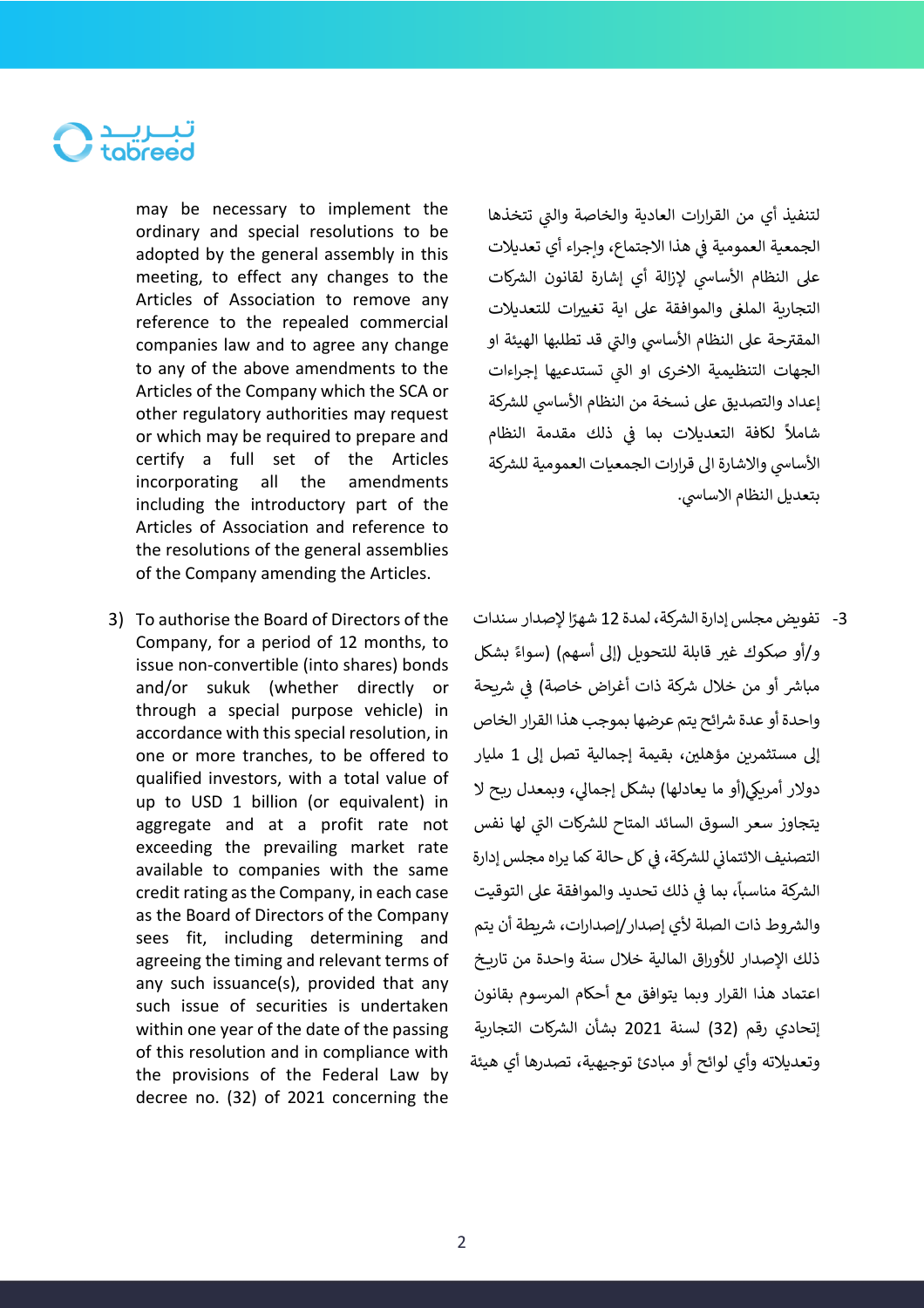

Commercial Companies as amended and any regulations or guidelines issued by any governmental or regulatory authority pursuant to such law, with the proceeds of such issuance to be used to fund acquisitions and/or for general corporate purposes.

حكومية أو تنظيمية بموجب ذلك القانون، عىل أن يتم استخدام إيرادات هذا الإصدار في تمويل عمليات الاستحواذ و/أو لأغراض عامة للشركة.

## **القرارات العادية: Resolutions Ordinary**

- 1. **RESOLVED**: to ratify the Board of Directors' report on the Company's activity and its financial position for the financial year ended 31 December 2021.
- 2. **RESOLVED**: to ratify the auditor's report regarding the financial year ending 31 December 2021.
- 3. **RESOLVED**: to ratify the Company's balance sheet and profit and loss account for the financial year ended 31 December 2021.
- 4. **RESOLVED:** to ratify the recommendation of the Board of directors concerning a cash dividend distribution of 6 fils per share representing AED 166,552,452.90, together with the issuance of bonus shares to shareholders of an amount equal to 1 share for every 40 shares held by each shareholder representing approximately AED 69,396,856 for the financial year ended 31 December 2021.
- 5. **RESOLVED**: to discharge the members of the Board of Directors from liability for the financial year ended 31 December 2021.
- 6. **RESOLVED**: to discharge the auditors from the liability for the financial year ended 31 December 2021.

- 1) <mark>المصادقة</mark> على تقرير مجلس الإدارة عن نشاط الشركة ي i وعن مركزها المالي عن السنة المالية المنتهية في 31 ديسمبر 2021.
- 2) **المصادقة** على تقرير مدقق الحسابات عن السنة المالية ي i المنتهية في 31 ديسمبر 2021.
- 3) <mark>المصادقة</mark> على الميزانية العمومية للشركة وحساب ي ֦֧֢֦֧֦֧֦֧ׅׅׅ֪֪ׅ֚֚֚֡֜֓֡֜֜֓֡֡֜֓֡֡֜֓֡֡ األرباح والخسائر عن السنة المالية المنتهية ف 31 ديسمبر 2021.
- 4) <mark>المصادقة</mark> على مقترح مجلس إدارة الشركة بشأن توزيع أرباح نقدية على المساهمين بقيمة 6 فلس للسهم الواحد ما يعادل 166,552,452.90 درهم، مع إصدار أسهم .<br>منحة للمساهمين بقيمة تساوي سهماً واحداً مقابل كل ت ت.<br>40 سهماً يمتلكها كل مساهم بما يعادل تقريبا 69,396,856 درهم عن السنة المالية المنتهية بتاريخ 31 ديسمبر 2021.
- 5( **المصادقة** عىل إبراء ذمة أعضاء مجلس اإلدارة من المسؤولية عن السنة المالية المنتهية بتاريخ 31 ديسمبر .2021
- 6) <mark>المصادقة</mark> على إبراء ذمة مدققي الحسابات عن السنة المالية المنتهية بتاريخ 31 ديسمبر 2021.